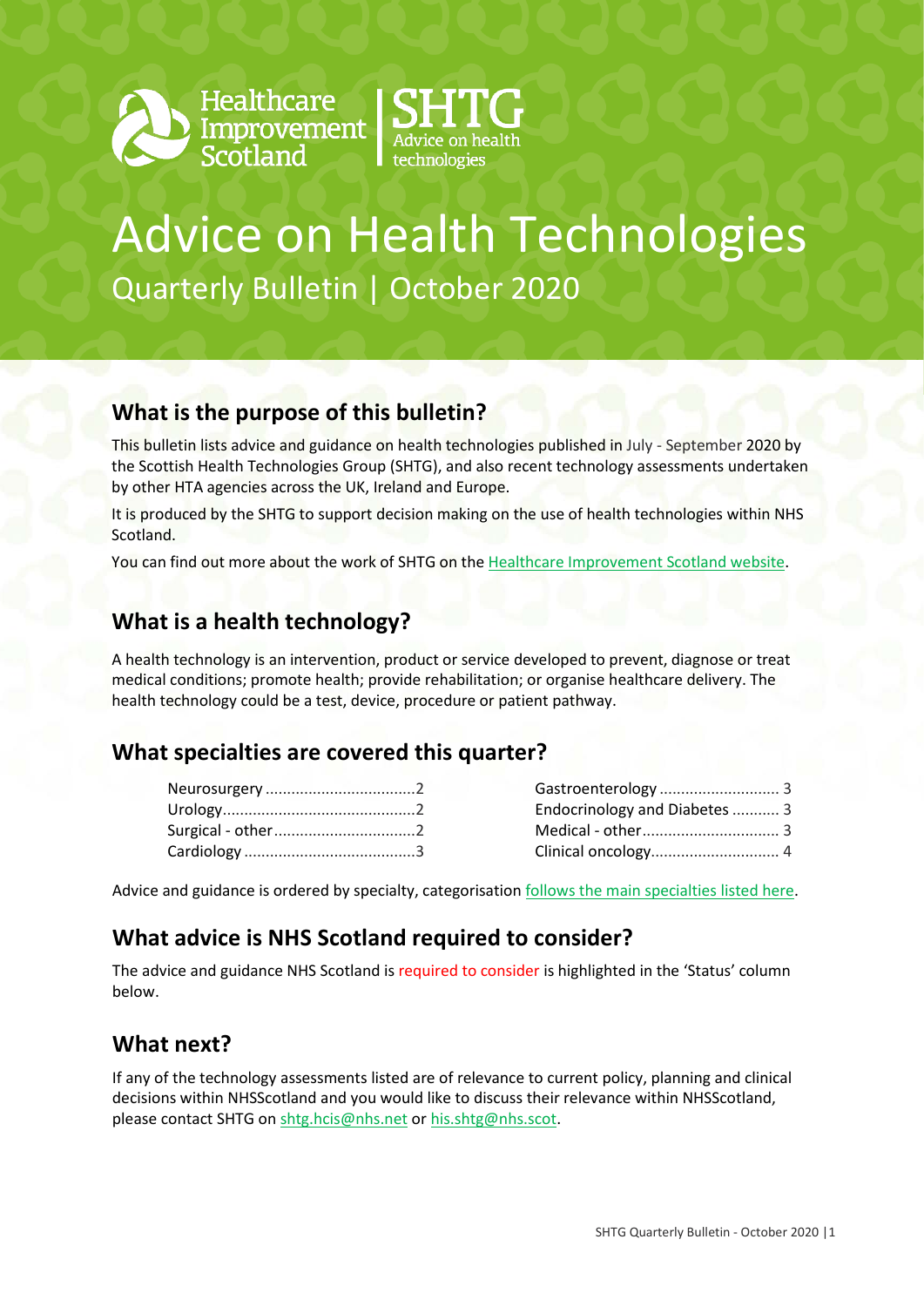### Surgical Specialties

<span id="page-1-1"></span><span id="page-1-0"></span>

| <b>Specialty</b> | <b>Technology Assessment</b>                                                                                                                      | <b>Agency / Product</b>                                        | <b>Published</b> | <b>Status in</b><br><b>Scotland</b>           | <b>Link</b> |
|------------------|---------------------------------------------------------------------------------------------------------------------------------------------------|----------------------------------------------------------------|------------------|-----------------------------------------------|-------------|
| Neurosurgery     | pCONU52 Bifurcation aneurysm<br>implant for complex intracranial<br>aneurysms                                                                     | <b>NICE Medtech</b><br>innovation briefings <sup>1</sup>       | August 2020      | For<br>information<br>only                    |             |
|                  | Deep brain stimulation for<br>refractory epilepsy in adults                                                                                       | <b>NICE</b> interventional<br>procedures guidance <sup>2</sup> | August 2020      | <b>NHSScotland</b><br>required to<br>consider |             |
|                  | Implanted vagus nerve stimulation<br>for treatment-resistant depression                                                                           | <b>NICE interventional</b><br>procedures guidance <sup>2</sup> | August 2020      | <b>NHSScotland</b><br>required to<br>consider |             |
|                  | Recommendations on transcranial<br>magnetic stimulation for auditory<br>hallucinations                                                            | NICE interventional<br>procedures guidance <sup>2</sup>        | Sept 2020        | <b>NHSScotland</b><br>required to<br>consider |             |
| Urology          | Synergo for non-muscle-invasive<br>bladder cancer                                                                                                 | NICE Medtech<br>innovation briefings <sup>1</sup>              | Sept 2020        | For<br>information<br>only                    |             |
|                  | Axonics sacral neuromodulation<br>system for treating refractory<br>overactive bladder                                                            | <b>NICE Medical</b><br>Technology guidance <sup>3</sup>        | Sept 2020        | For<br>information<br>only                    |             |
| Surgical - other | Autologous haematopoietic stem<br>cell transplantation                                                                                            | <b>Health Technology</b><br>Wales Guidance <sup>4</sup>        | <b>July 2020</b> | For<br>information<br>only                    |             |
|                  | Artificial iris insertion for acquired<br>aniridia                                                                                                | NICE interventional<br>procedures guidance <sup>2</sup>        | <b>July 2020</b> | <b>NHSScotland</b><br>required to<br>consider |             |
|                  | Artificial iris insertion for<br>congenital aniridia                                                                                              | NICE interventional<br>procedures guidance <sup>2</sup>        | <b>July 2020</b> | <b>NHSScotland</b><br>required to<br>consider |             |
|                  | Electrical stimulation to improve<br>muscle strength in chronic<br>respiratory conditions, chronic<br>heart failure and chronic kidney<br>disease | NICE interventional<br>procedures guidance <sup>2</sup>        | August 2020      | <b>NHSScotland</b><br>required to<br>consider |             |

<span id="page-1-7"></span><span id="page-1-2"></span> <sup>1</sup> **Medtech Innovation Briefing - National Institute for Health and Care Excellence (NICE)** – Briefings offer support for NHS England when considering using new medical devices and other medical or diagnostic technologies.

<span id="page-1-3"></span><sup>2</sup> **Interventional Procedures Guidance - National Institute for Health and Care Excellence (NICE)** - covers procedures used for diagnosis or treatment, considers if they are safe and work well enough for wider use in NHS England, Scotland or Wales. NHS Scotland are required to consider the advice if they are providing the procedure.

<span id="page-1-5"></span><span id="page-1-4"></span><sup>3</sup> **Medical Technologies Guidance - National Institute for Health and Care Excellence (NICE)** - evaluates new, innovative medical devices and diagnostics for NHS England.

<span id="page-1-6"></span><sup>4</sup> **Guidance - Health Technology Wales (HTW)** – summarises evidence and implications for the health technology in Wales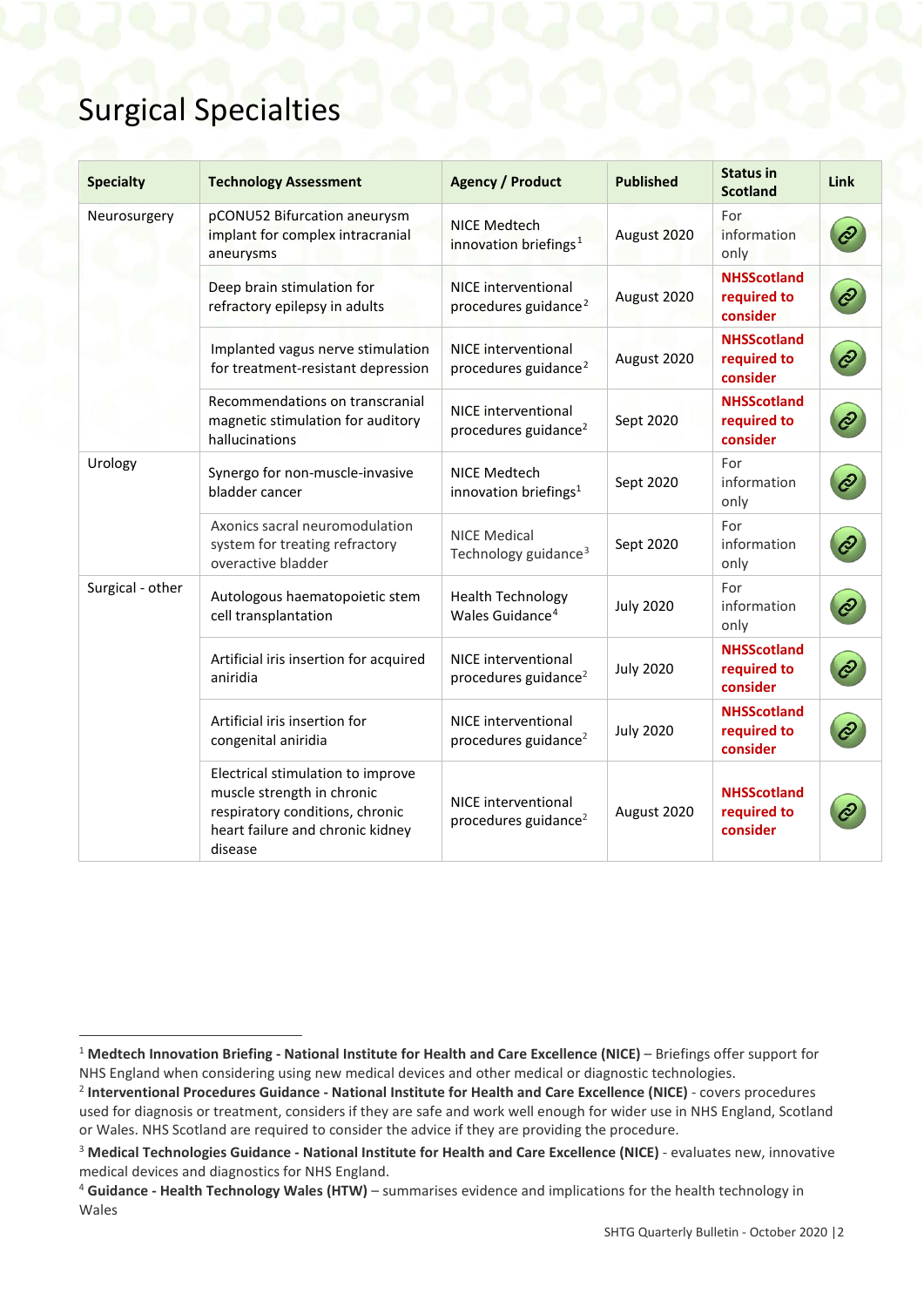## Medical Specialties

<span id="page-2-4"></span><span id="page-2-0"></span>

| <b>Specialty</b>              | <b>Technology Assessment</b>                                                                                                  | <b>Agency / Product</b>                                        | <b>Published</b> | <b>Status in</b><br><b>Scotland</b>           | <b>Link</b> |
|-------------------------------|-------------------------------------------------------------------------------------------------------------------------------|----------------------------------------------------------------|------------------|-----------------------------------------------|-------------|
| Cardiology                    | Pulse wave analysis device<br>(Mobil-O-Graph) and ARC<br>solver algorithm to identify<br>cardiovascular frailty               | <b>EUnetHTA Collaborative</b><br>Assessment <sup>5</sup>       | <b>July 2020</b> | For<br>information<br>only                    |             |
|                               | Cardiopulmonary exercise<br>testing                                                                                           | <b>Health Technology Wales</b><br>Guidance <sup>4</sup>        | <b>July 2020</b> | For<br>information<br>only                    |             |
|                               | Spartan RX point of care<br>CYP2C19 test to guide<br>treatment in acute coronary<br>syndrome                                  | NICE Medtech innovation<br>briefings $1$                       | August 2020      | For<br>information<br>only                    |             |
|                               | High-sensitivity troponin<br>tests for the early rule out of<br>NSTEMI (non-ST-segment<br>elevation myocardial<br>infarction) | NICE Diagnostic Guidance <sup>6</sup>                          | August 2020      | For<br>information<br>only                    |             |
|                               | Implantable cardiac monitors<br>to detect atrial fibrillation<br>after cryptogenic stroke                                     | NICE Diagnostic Guidance <sup>6</sup>                          | Sept 2020        | For<br>information<br>only                    |             |
| Gastroenterology              | Colon capsule endoscopy<br>(CCE-2) for the detection of<br>colorectal polyps and cancer<br>in adults                          | SHTG Recommendation <sup>7</sup>                               | August 2020      | <b>NHSScotland</b><br>required to<br>consider |             |
| Endocrinology<br>and Diabetes | t:slim X2 insulin pump for<br>managing blood glucose<br>levels in type 1 diabetes                                             | NICE Medtech innovation<br>briefings $1$                       | Sept 2020        | For<br>information<br>only                    |             |
| Medical - other               | FebriDx for C-reactive<br>protein and myxovirus<br>resistance protein A testing                                               | NICE Medtech innovation<br>briefings <sup>1</sup>              | August 2020      | For<br>information<br>only                    |             |
|                               | Healthy.io test for home<br>testing of urine albumin to<br>creatinine ratio                                                   | NICE Medtech innovation<br>briefings $1$                       | August 2020      | For<br>information<br>only                    |             |
|                               | Transcranial magnetic<br>stimulation for obsessive-<br>compulsive disorder                                                    | <b>NICE</b> interventional<br>procedures guidance <sup>2</sup> | August 2020      | <b>NHSScotland</b><br>required to<br>consider |             |

<span id="page-2-1"></span> <sup>5</sup> **European Network for Health Technology Assessment** (EUnetHTA) - assessments produced by an EU collaborative HTA programme of which SHTG is a member.

<span id="page-2-2"></span><sup>6</sup> **Diagnostic guidance** - **National Institute for Health and Care Excellence (NICE)** - evaluates new, innovative diagnostic technologies. It includes all types of measurements and tests that are used to evaluate a patient's condition.

<span id="page-2-3"></span><sup>7</sup> **Recommendation - Scottish Health Technologies Group (SHTG) -** developed by a national committee in consultation with stakeholders. Clinical effectiveness, safety, cost effectiveness, patient and public views, professional expert views, and social and organisational implications are considered